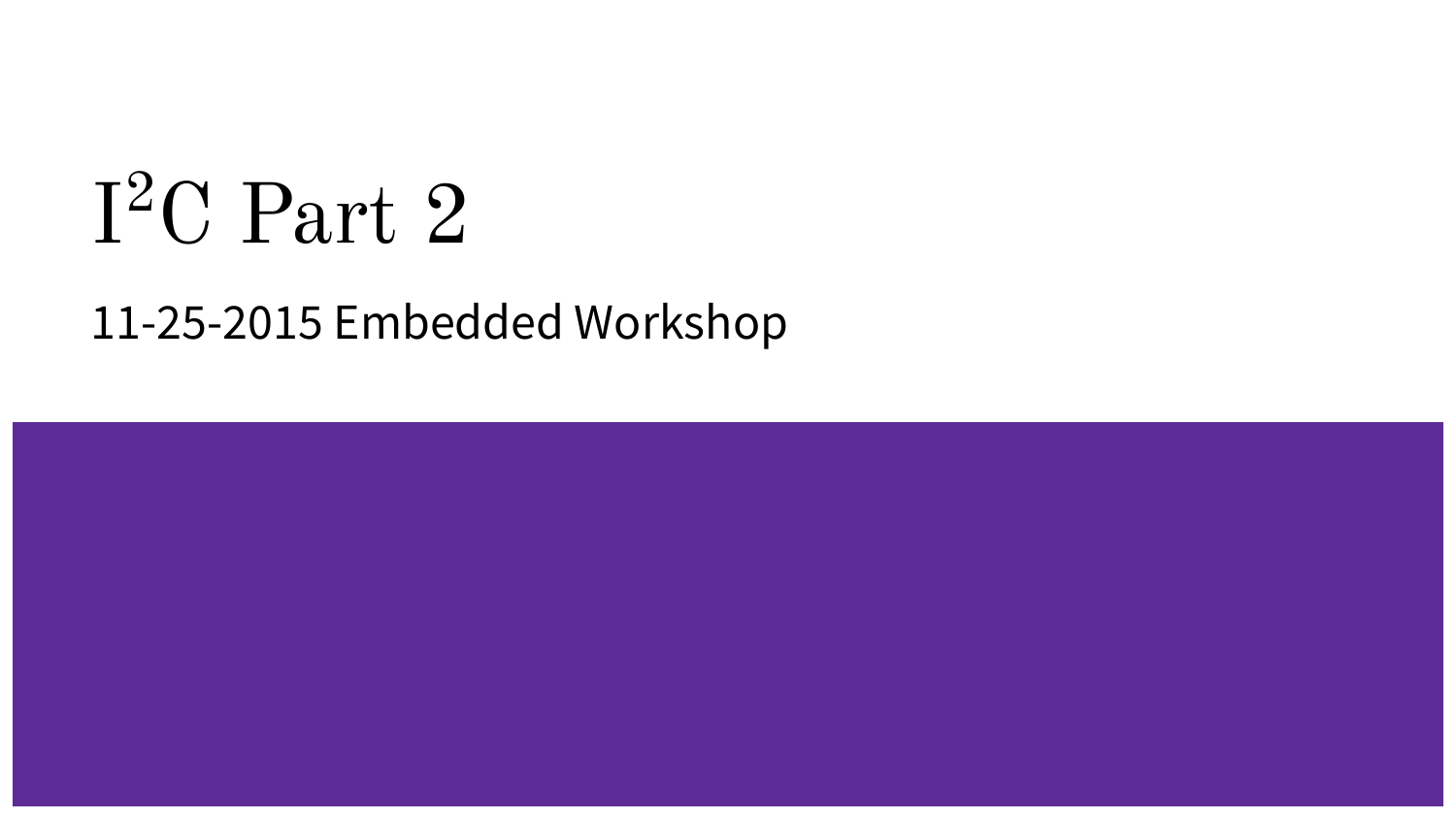# Set up for Workshop:

While you are waiting for the Workshop to begin…

- **1.** Make sure you are connected to the local Wifi Guest Password:
- **2. Download and Install the current version Arduino IDE (Version 1.6.4)**

**Add the Wire.h library**

Sketch - Include Libraries - Manage Libraries - "**Wire**" and "**LiquidCrystal I2C**" Author Brabander

 **3. Copy Programs from Microrusty.com. Project6, Extra Project 7-8 [Project 1](http://www.microrusty.com/2015_Workshops/I2C_Part1/Scanner_I2C_Project1/Scanner_I2C_Project1.ino) [Project 5 Master](http://www.microrusty.com/2015_Workshops/I2C_Part2/Project_5/arduino_Master-I2C_RGB/arduino_Master-I2C_RGB.ino) [Project 5 Slave](http://www.microrusty.com/2015_Workshops/I2C_Part2/Project_5/arduino_slave-I2C_RGB_9/arduino_slave-I2C_RGB_9.ino) [Project 6-a](http://www.microrusty.com/2015_Workshops/I2C_Part2/Project_6/read_temp_Fan_LCD20_v6/read_temp_Fan_LCD20_v6.ino) [Program 6-b](http://www.microrusty.com/2015_Workshops/I2C_Part2/Project_6/read_temp_Fan_LCD20_v7/read_temp_Fan_LCD20_v7.ino) [Program 7](http://www.microrusty.com/2015_Workshops/I2C_Part2/Project_7_I2C_PortExpand/Project_7_I2C_PortExpand.ino) [Program 8](http://www.microrusty.com/2015_Workshops/I2C_Part2/Project_8_I2C_LCD/Project_8_I2C_LCD.ino)**

### **Parts Needed: (Ask about Parts kits)**

2 Arduino Uno, Breadboard & Wires,

- 1 Common Cathode RGB LED , 1 Any Color LED
- 4 330 ohm resistors
- 1- TC74 Temp sensor
- 1- 1602 LCD with the I2C board attached.

Come join us as we explore using an Arduino Uno to connect some two wire (I2C) devices.

I2C is a common protocol used to enable two way communication between devices.

I2C bus can be very confusing for the newcomer. Hopefully we can try to demystify the I2C bus.

If time permits will use a logic analyzer to watch the I2C Master Slave protocol in real time.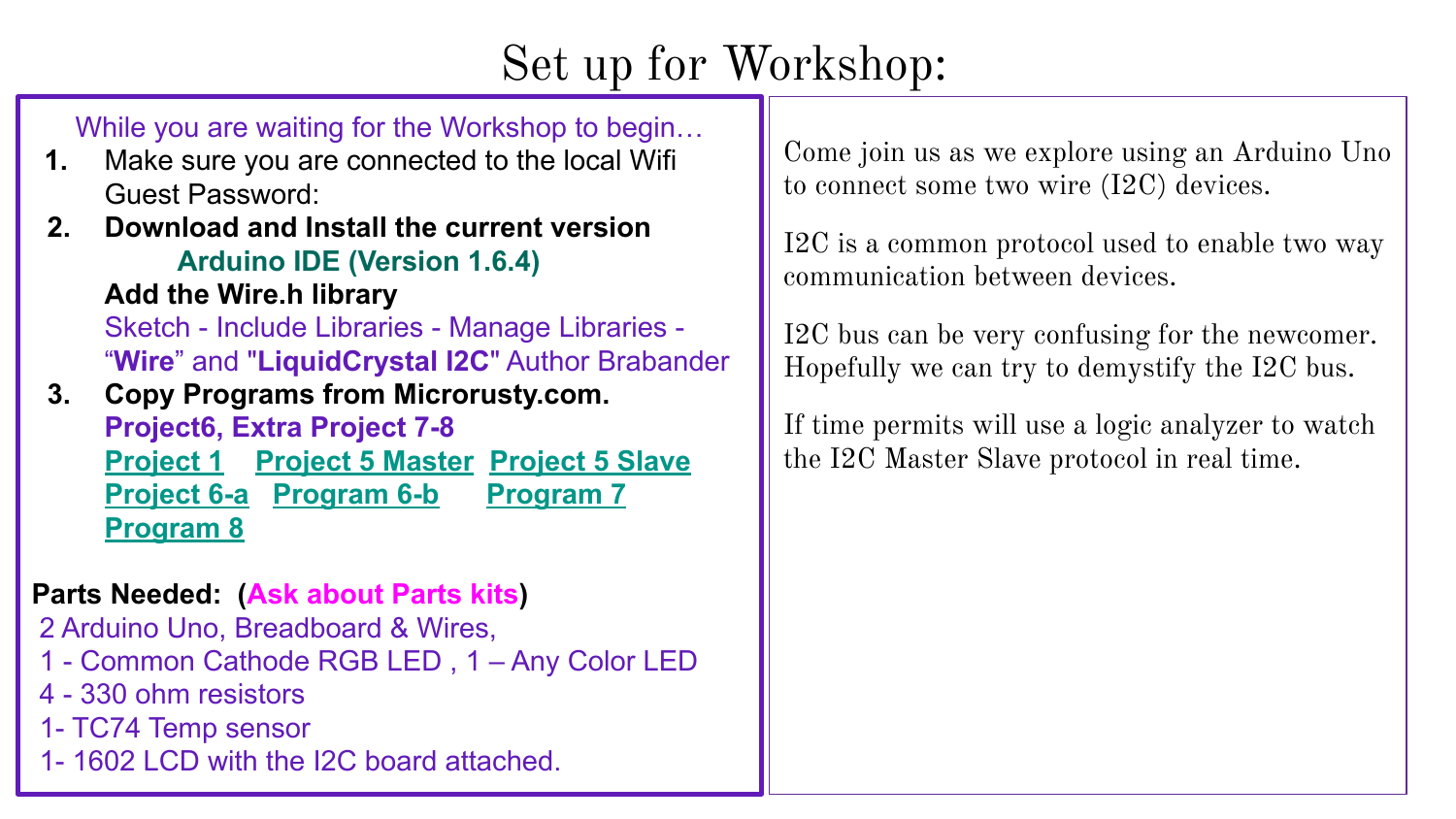# **I2C Overview**

#### **The devices on the I2C bus are either masters or slaves.**

**Master** This is the device that generates clock, starts communication, sends I2C commands and stops communication

**Slave** This is the device that listens to the bus and is addressed by the master

**Multi-master** I2C can have more than one master and each can send commands

Arduino already has pull-up resistors on the SDA and SCL pins. All though this would not hurt the circuit it's not needed because when the Wire.h library is initialized it knows pins 4 and 5 are going to be used for I²C so it also activates the built-in pull-up resistors.

#### Bus Example: Refer to **Data sheet** for Resistor values

The I²C bus' master uses a device's 7-bit address to signal the component it wants to talk to and is shifted left to create an 8-bit value

![](_page_2_Figure_8.jpeg)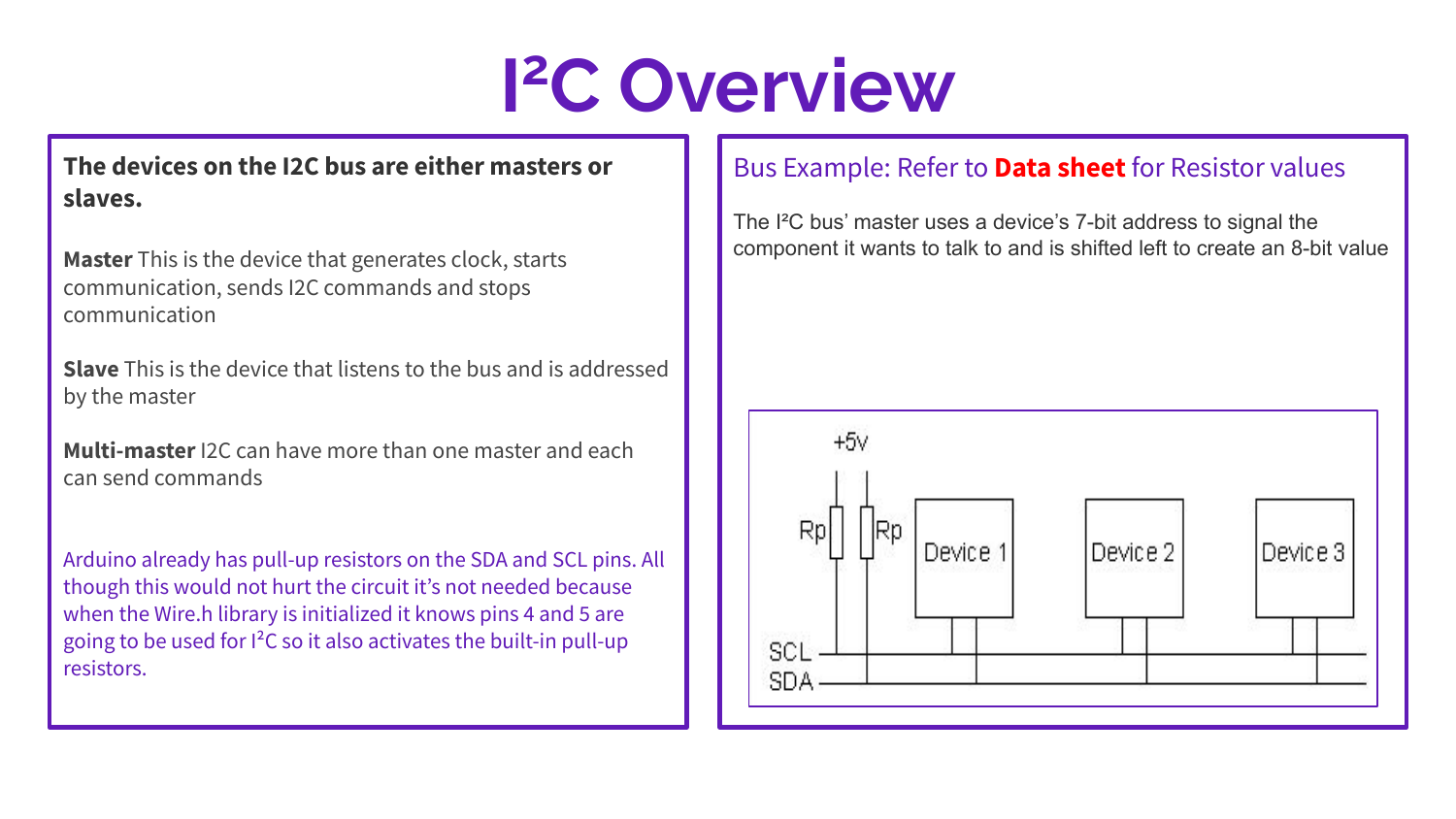# **I2C Bus & Addressing**

I²C bus uses a 7-bit address that is passed along with a read/write bit. Since a byte comprises eight bits.

The extra bit is used to indicate whether the signal is being sent by the master to the slave as a 'write' or a 'read'.

Because of the I²C addresses being 7-bit numbers enables the bus to comprise up to 127 devices.

The 7-bit address is placed in bits one through seven.

The Arduino takes care of the last R/W bit for us depending on what function we're using so as long as you're using the standard Arduino Wire library.

#### **The Seven middle address bits**.

The first four bits(Control Code) are hard-wired and can't be changed.

The next three bits(A2,A1,A0) are the important bits and we can change them.

What address the chip will have is dependent on what we set these pins to.

Tie pins 1,2 and 3 on the 24LC256 to GND then the chip would have address 0×50 and if tie them all Vcc then the chip would have address 0×57 .

![](_page_3_Figure_11.jpeg)

![](_page_3_Figure_12.jpeg)

![](_page_3_Figure_13.jpeg)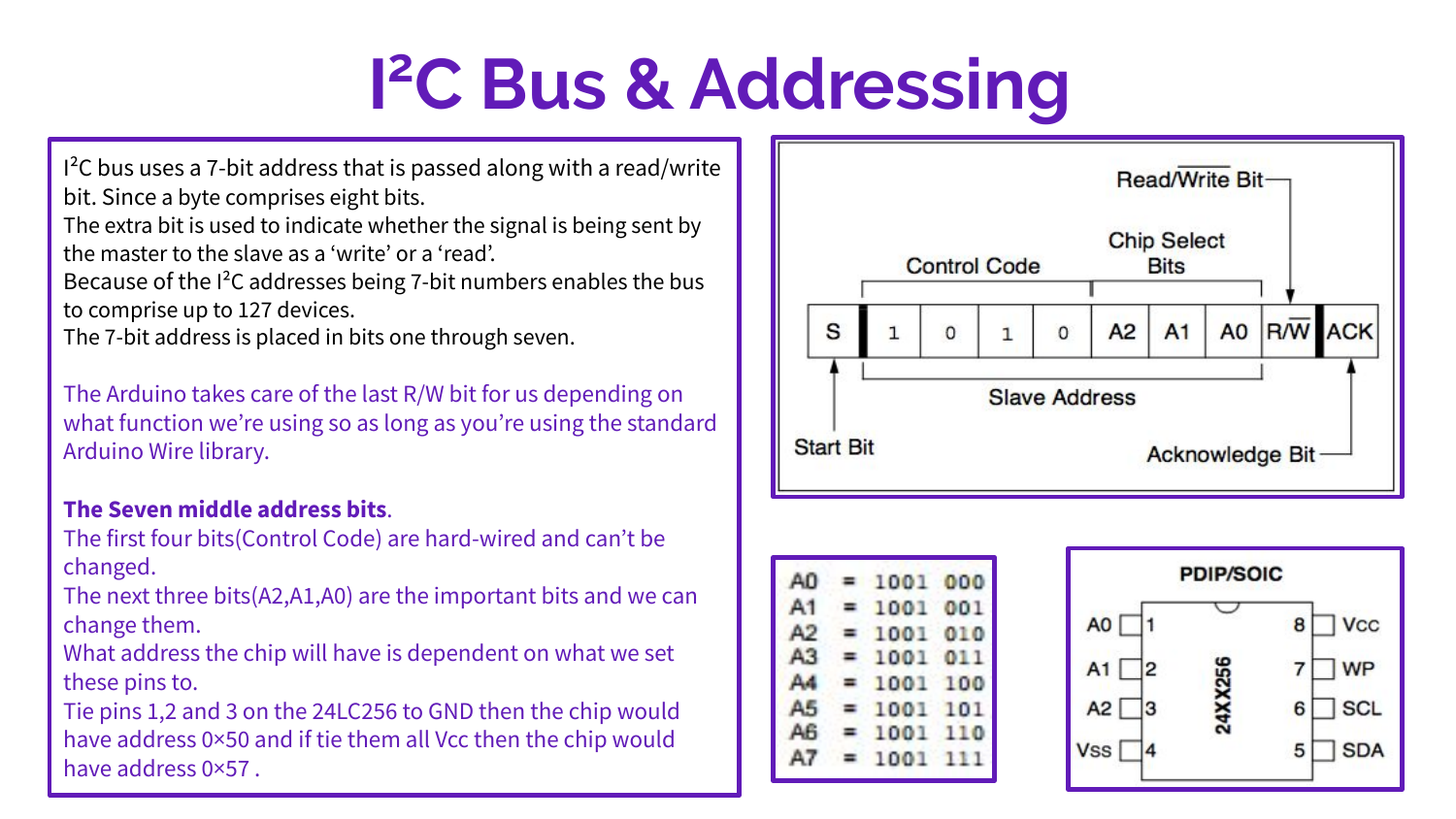# **I2C & Arduino**

In order to use the I²C interface we need to include the Arduino standard Wire library #include <Wire.h>

Need to define the address for your device **#define disk1 0x50** //Address of 24LC256 **#define Temp 0x73** //Address of TC74A0 int address = 72; //Decimal Address of TC74A2 **Note:** Arduino versions before 1.0 use **Wire.send** and **Wire.receive** If you are using Arduino 1.0 and above then you need to use **Wire.write** and **Wire.read**

> Analog port 4 (A4) = SDA (serial data) Analog port 5 (A5) = SCL (serial clock)

![](_page_4_Picture_4.jpeg)

```
void setup() {
 Serial.begin(9600);
 // Define the LED pin as Output
 pinMode (RLED, OUTPUT);
 pinMode (GLED, OUTPUT);
 pinMode (BLED, OUTPUT);
 // Start the I2C Bus as Slave on address 9
 Wire.begin(9);
 // Attach a function to trigger when something is received.
 Wire.onReceive(receiveEvent);
```

```
void receiveEvent(int bytes) {
  // Serial.println(x);
 x = Wire read(); // read one character from the I2C
```

```
void loop() {
   //If value received is 0 blink LED for 200 ms
  if (x == 0) {
    Serial.print ("Red ");
    \text{Serial.println}(x);
    digitalWrite(RLED, HIGH);
    delay(100);
```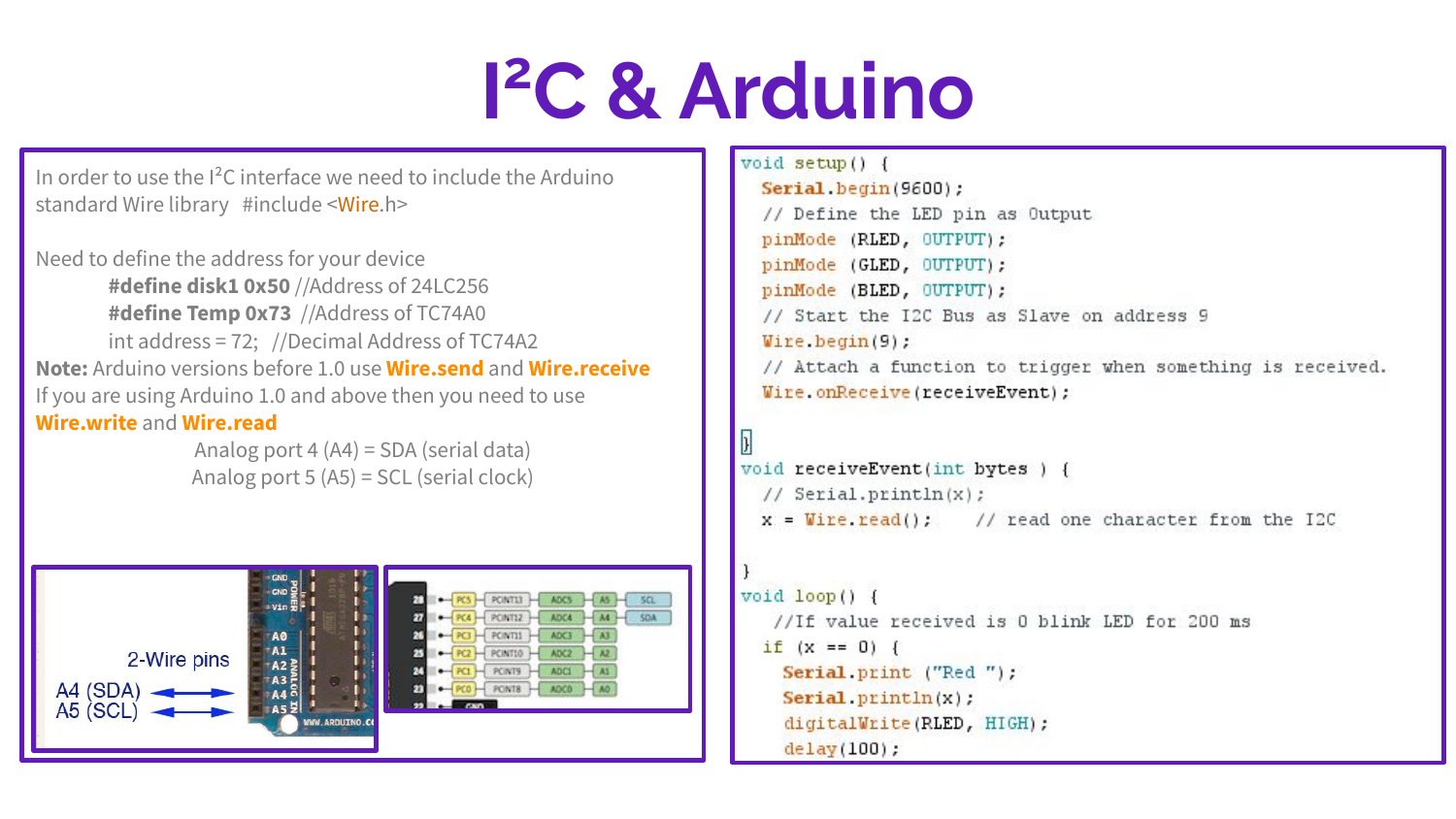# **I2C Projects**

### **I2C Part 1**

**Project 1 I 2C Scanner Tool. Project 2 Read TC74 Temp and Write to Console Project 3 Write to & Read from eeprom Project 4 Read TC74 Temp and Write to EEPROM I2C Part 2**

**Project 5 Connect 2 Arduino Uno together using**   $l^2C$ 

**Project 6** Read TC74 Temp and Write to I2C/TWI 1602 Serial LCD Module Display 16X2 Need complete 1602 LCD with the I2C board attached. **Project 7** Using I2C PCF8574A with an LCD display connected to an Arduino **Project 8** Using I2C PCF8574A with an LCD display connected to an Arduino

Let's get started and Build the projects.

### **Project 5**

For those who do not have 2 Arduinos then please team up with someone.

Connect the RGB LED to the slave using 330 ohm resistors.

Connect the two Arduino's using SDA & SCL pins. **Be Careful not to Connect 5 volts on both boards**

\_\_\_\_\_\_\_\_\_\_\_\_\_\_\_\_\_\_\_\_\_\_\_\_\_\_\_\_\_\_\_\_\_\_\_\_\_\_ Set up your breadboard with your <sup>2</sup>C devices Connect your breadboard to the Arduino.

| <b>C3</b> | <b>Red +Volt</b><br><b>Black - GND</b> |  |  |  |  |  |
|-----------|----------------------------------------|--|--|--|--|--|
|           |                                        |  |  |  |  |  |
|           |                                        |  |  |  |  |  |
|           |                                        |  |  |  |  |  |
|           |                                        |  |  |  |  |  |
|           |                                        |  |  |  |  |  |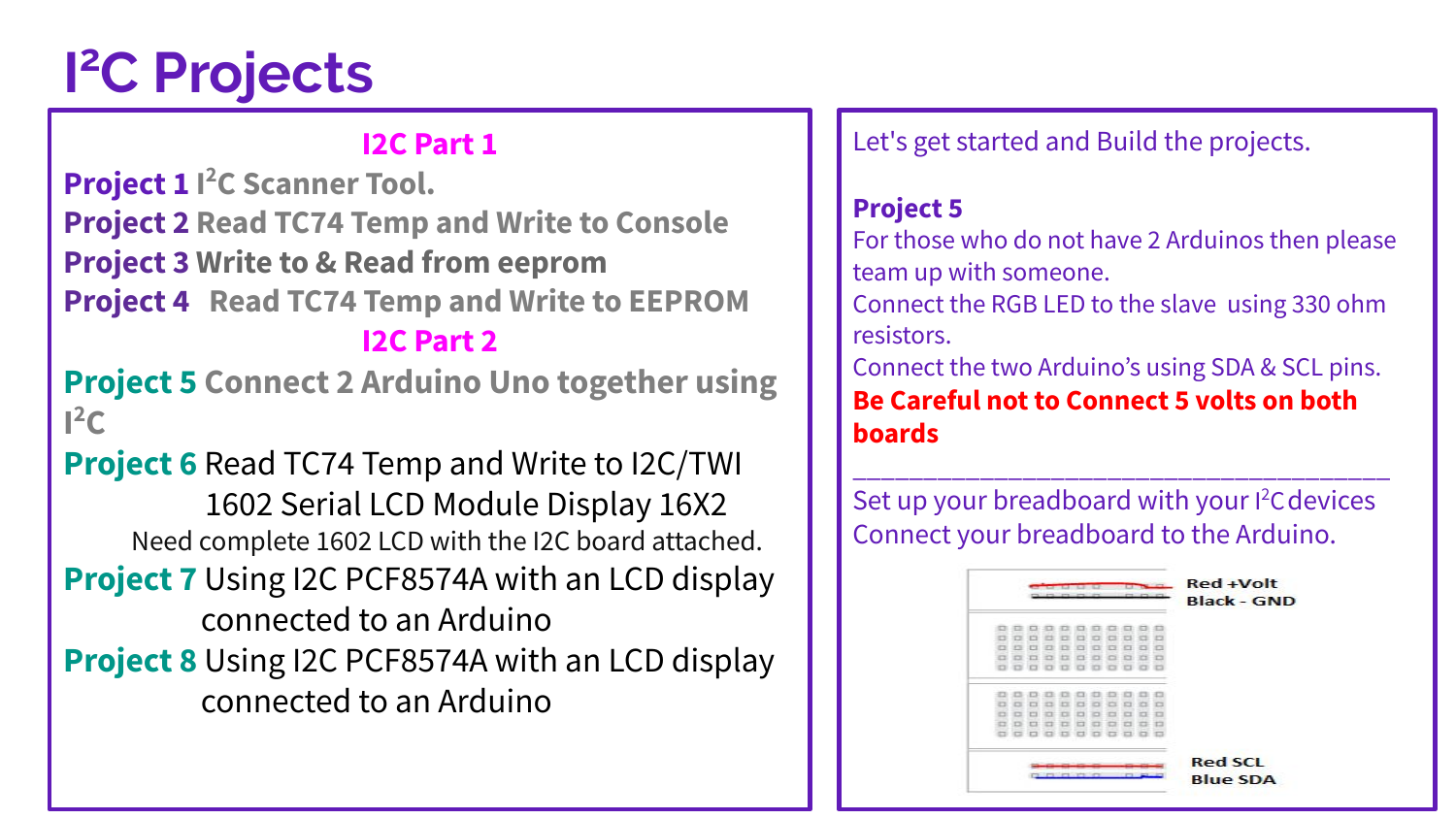### **Project 5 Communication Between 2 Arduinos Using I²C**

**Arduino Board I2C pins** Uno, Pro Mini A4 (SDA), A5 (SCL) Mega, Due 20 (SDA), 21 (SCL) Leonardo, Yun 2 (SDA), 3 (SCL)

![](_page_6_Figure_2.jpeg)

```
Include the required Wire library for I2C
// Arduino Master code sends characters to the Arduino Slave address
$include \langleTire.h>
int x = 0:
void setup() {
 // Start the I2C Bus as Master
 Wire.begin();
Serial.begin(9600);
void loop()Wire beginTransmission(9); // transmit to device #9Wire.write(x); // sends x
 Wire.endTransmission(); // stop transmitting
 \text{Serial.println}(x);
 x++: // Increment x
 if (x > 5) x = 0; // 'reset x once it gets 6
 delay(500);
```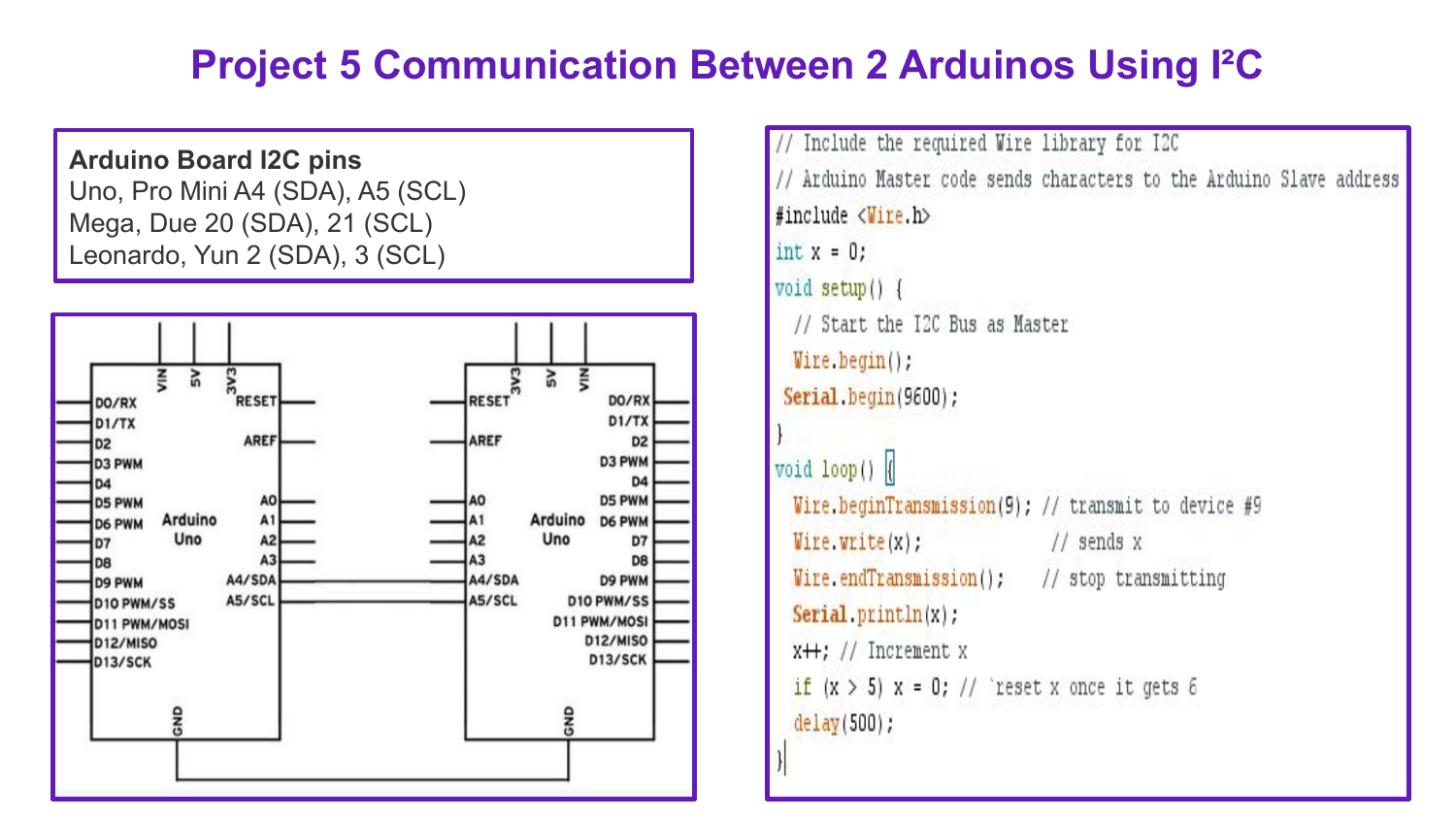## **Project 5 Communication Between 2 Arduinos Using I²C**

Connect SDA Master to SDA Slave Connect SCL Master to SCL Slave Load: arduino\_Master-I2C\_RGB into Master Load: arduino\_slave-I2C\_RGB\_9 into Slave Connect RGB LED to Slave using pins 10, 11,12

#### Master sends numbers 0 - 5 to the slave. The slave changes the color of the LED

**Red** Green Blue 2 Purple 3 Turquoise 4 Yellow 5 \*Both devices use Serial Monitor for output

![](_page_7_Figure_4.jpeg)

#### If the programs are not working correctly. Check the slave address and Run the scanner program.

![](_page_7_Picture_6.jpeg)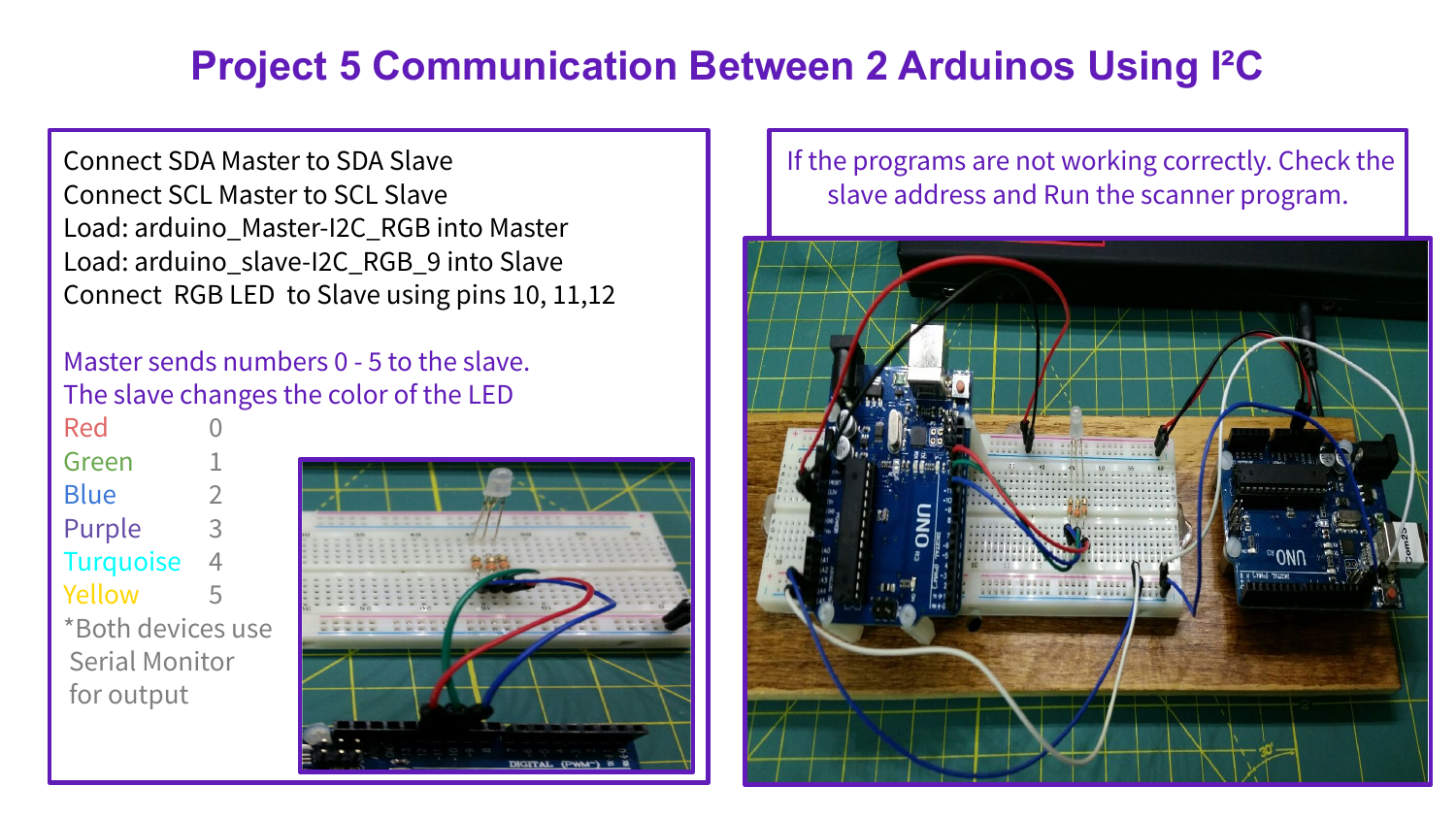## **Project 6-a I2C/TWI 1602 Serial LCD Module Display**

PCF8574AN I2C Address: Board 0x20~0x27 Chip 0x38 - 0x3F

Backlight and contrast is adjusted by potentiometer

#include <Wire.h> #include <LiquidCrystal\_I2C.h>

![](_page_8_Figure_4.jpeg)

![](_page_8_Figure_5.jpeg)

![](_page_8_Picture_6.jpeg)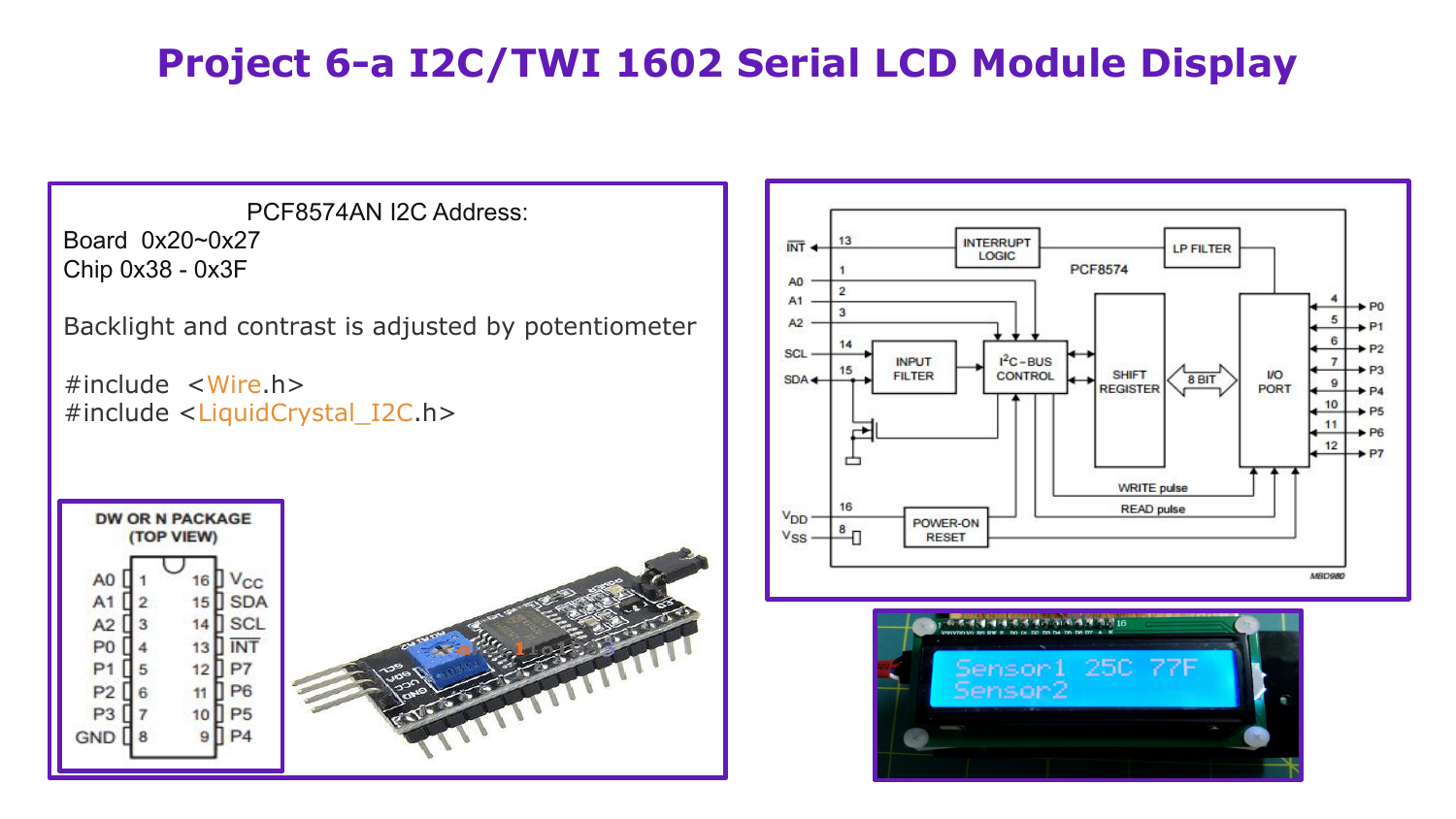# **Project 6-b Read TC74 Temp and Write to I2C 1602 LCD Display**

#### **16X2** Display Load: read temp Fan LCD20 v6 -LiquidCrystal\_I2C myDisplay(0x27,16,2); **20X4** Display Load: read temp Fan LCD20 v7 LiquidCrystal\_I2C myDisplay(0x27,20,4); Make sure you have the correct display selected and comment out other display  $"$ include  $\langle$ Vire.h> #include <LiquidCrystal I2C.h> LiquidCrystal I2C myDisplay(0x27,16,2); // 16X2 LCD //LiquidCrystal I2C myDisplay(0x27,20,4); // 20X4 LCD int temp address =  $72$ ; //Check address with scanner int f: int c: int reset: void setup() myDisplay.init(); // initalize myDisplay.backlight(); // Turn on backlight

Serial.begin(9600); Wire  $begin()$ ; myDisplay.setCursor(0,0);  $reset = 0;$ delay (4000);  $initialization()$ :

 $SensorDisplay()$ ;

// Create Serial Object (9600 Baud) // Create a Wire Object // Set cursor

#### **TC74 Pinout**

Arduino analog pin 4 to TC74 pin 2 Arduino analog pin 5 to TC74 pin 4 Arduino 5V to TC74 pin 5 Arduino GND to TC74 pin 3 Arduino Pin 12 to Green LED LED Resistor to GND

![](_page_9_Picture_6.jpeg)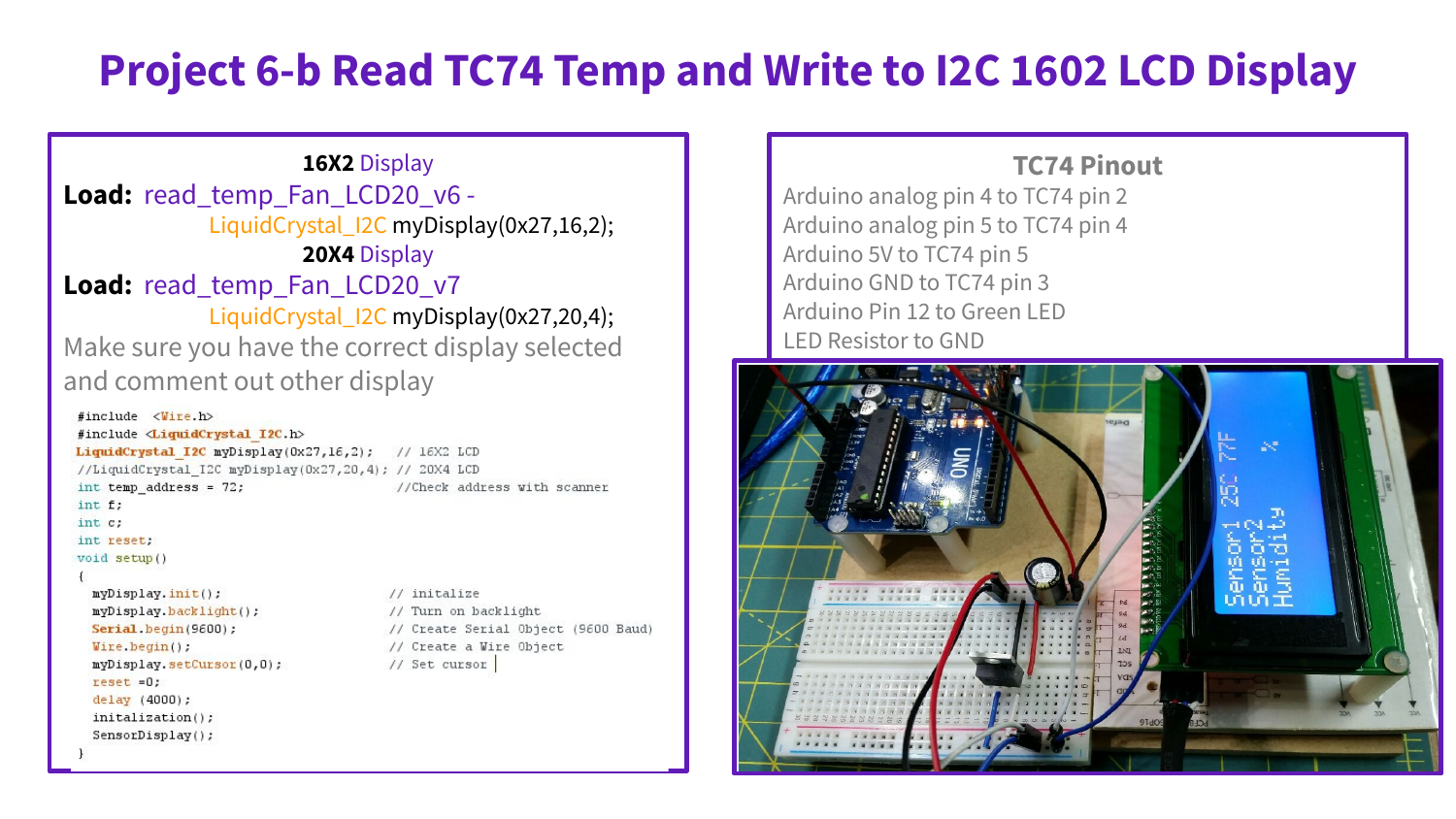## **Project 7 LCD display I2C adapter for Arduino with PCF8574A**

HD44780LCD-1602

Q1 **DCSAN**  HD44788 LCD<br>HELLO WORLD!

TM1 ckb.

![](_page_10_Figure_1.jpeg)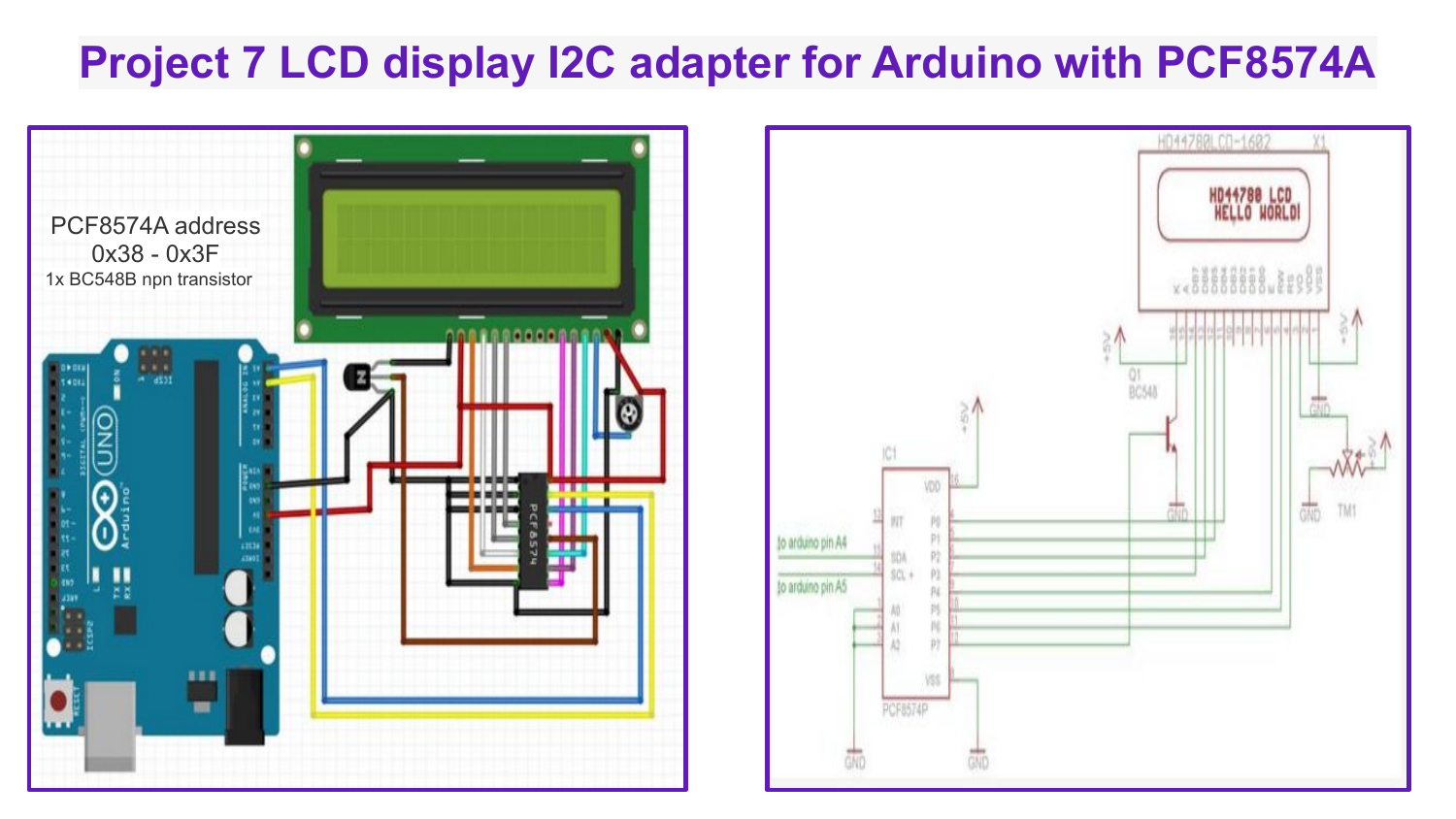# **Project 8 LCD display I2C adapter for Arduino with PCF8574A**

1x PCF8574A (or PCF8574) 1x LCD display HD44780 1x 4.7K potentiometer

PCF8574A address 0x38 - 0x3F

![](_page_11_Figure_3.jpeg)

![](_page_11_Picture_4.jpeg)